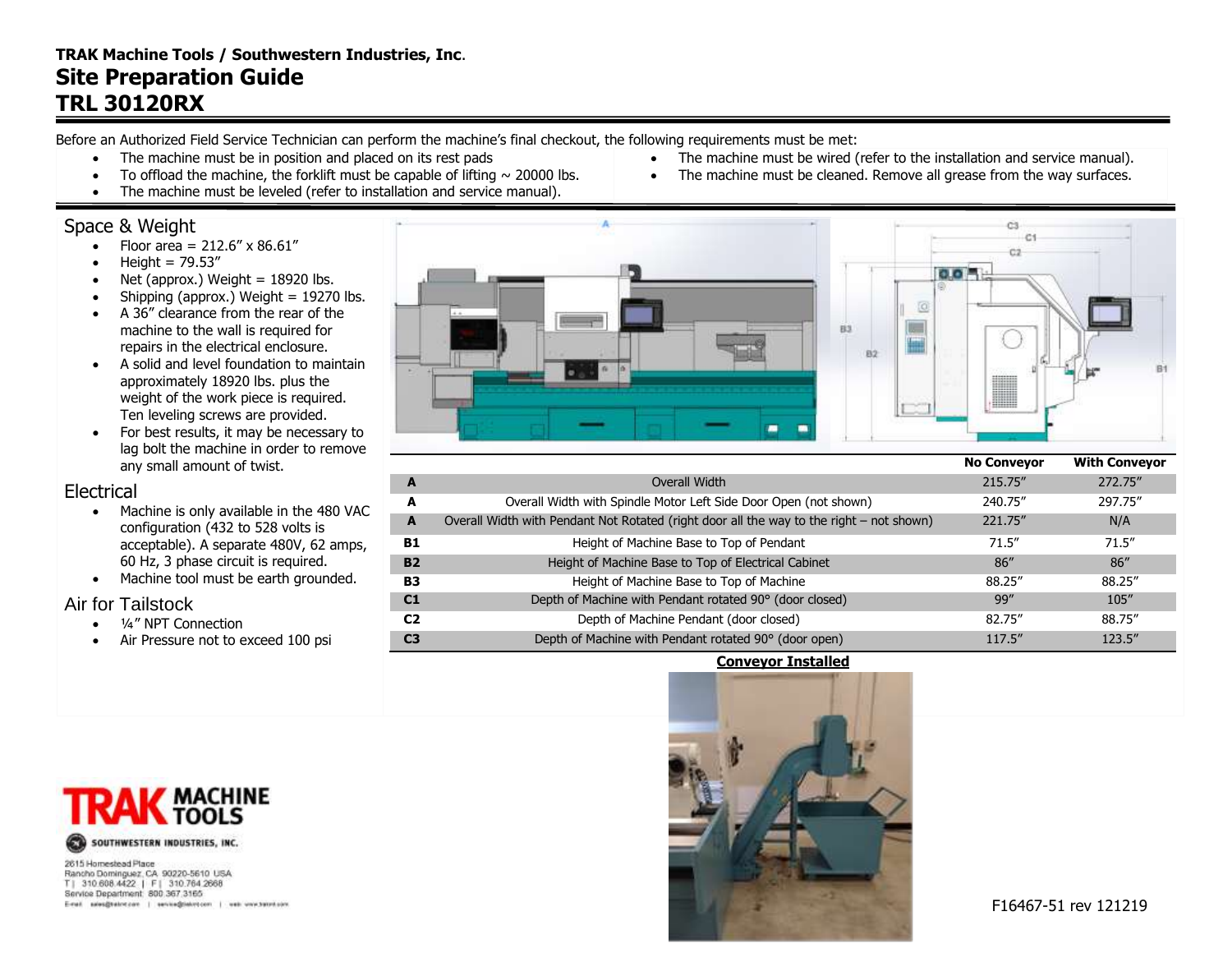**TRAK Machine Tools / Southwestern Industries, Inc**. **Site Preparation Guide TRL 30120RX**



| Max Width of Machine Footprint                                                | 179"    |
|-------------------------------------------------------------------------------|---------|
| Max Depth of Machine Footprint                                                | 34.75"  |
| Distance from Left side of machine base to center of leveling pad             | 5.5''   |
| Distance between leveling pads on left side of machine base                   | 33.75"  |
| Distance between left side & right-side leveling pads to center leveling pads | 58.75"  |
| Distance between leveling pads on right side of machine base                  | 16.75"  |
| Distance between right side of machine base to center of leveling pad         |         |
| Distance on right side machine base to center of leveling pad                 | ۔5″۔    |
| Distance between center of leveling pads                                      | 31.875" |



2615 Homestead Place zo1a Homesesa Hare<br>Rancha Dominguez, CA 90220-5610 USA<br>T| 310.608.4422 | F| 310.764.2666<br>Service Department, 800.367.3165 E-rail sales@tatotzare | service@tatotzari | was werdentialen